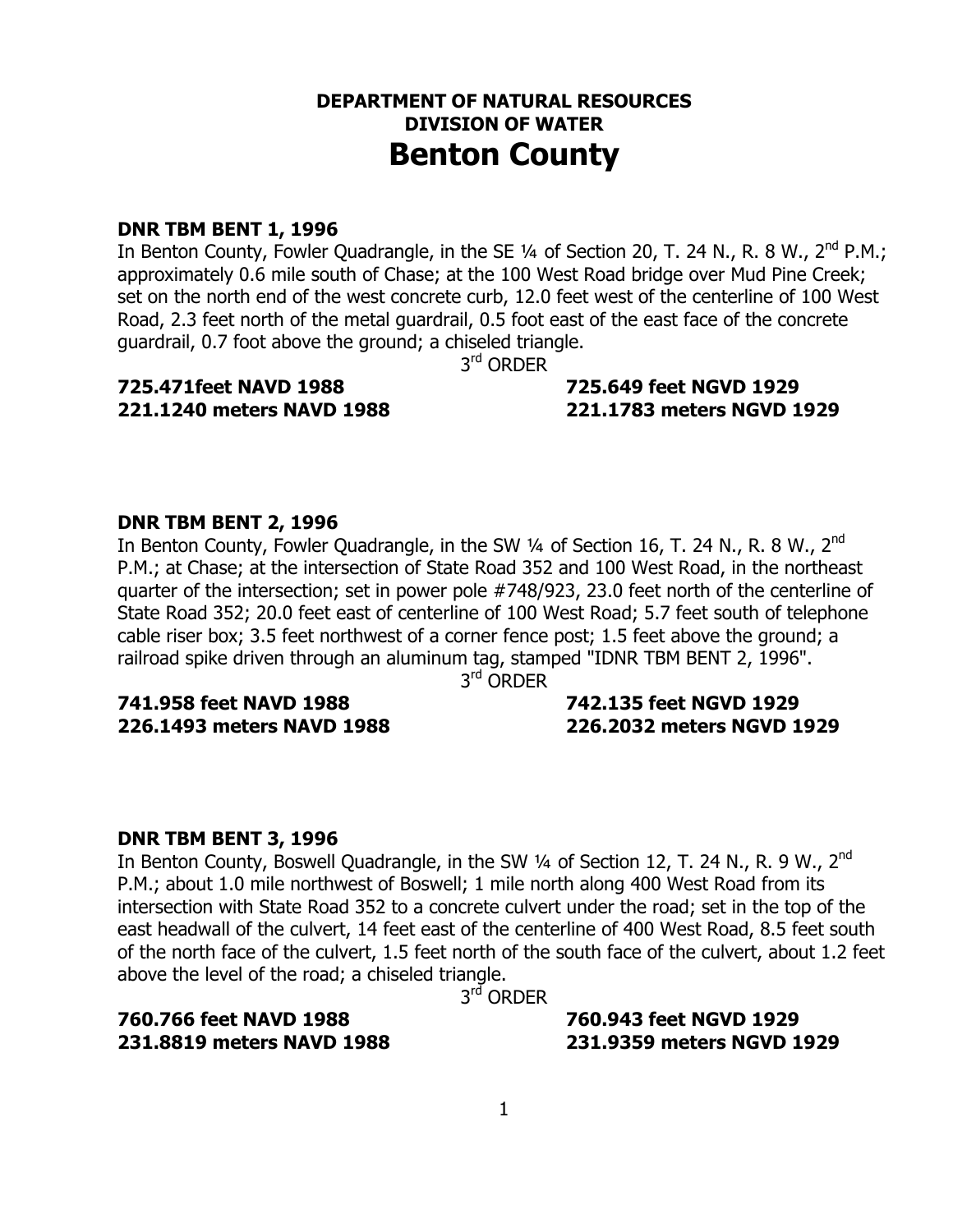#### **DNR TBM BENT 4, 1996**

In Benton County, Boswell Quadrangle, in the SW 1/4 of Section 24, T. 24 N., R. 9 W., 2<sup>nd</sup> P.M.; about 0.5 mile west of Boswell; at the intersection of 400 West Road and State Road 352; set in the east side of power pole number 762/513, 45 feet east of the centerline of 400 West Road, 43.5 feet north of the centerline of State Road 352, 36 feet southeast of a telephone riser box, about one foot above the level of the ground; a railroad spike driven through an aluminum tag, stamped "BENT 4, 1996".

3<sup>rd</sup> ORDER

### **757.637 feet NAVD 1988 757.815 feet NGVD 1929**

### **230.9282 meters NAVD 1988 230.9825 meters NGVD 1929**

### **DNR TBM BENT 5, 1996**

In Benton County, Boswell Quadrangle, in the SW 1/4 of Section 25, T. 24 N., R. 9 W., 2<sup>nd</sup> P.M.; about 0.7 mile southwest of Boswell; at the intersection of 700 South Road and 400 West Road; set in the north side of power pole number 000-3265, 23.5 feet south of the centerline of 700 South Road, 21.5 feet west of the centerline of 400 West Road, 41.0 feet east of a telephone riser box, 7.0 feet north of a warning sign for an underground wire, about 1.3 feet above the level of the ground; a railroad spike driven through and aluminum tag stamped "BENT 5, 1996".

3rd ORDER

### **752.856 feet NAVD 1988 753.034 feet NGVD 1929**

## **229.4710 meters NAVD 1988 229.5252 meters NGVD 1929**

#### **DNR TBM BENT 6, 1996**

In Benton County, Boswell Quadrangle, in the SW 1/4 of Section 18, T. 24 N., R. 8 W., 2<sup>nd</sup> P.M.; at Boswell; at the intersection U.S. 41 and State Road 352, in the southeast quadrant of the intersection; set in the south side of power pole number 763/293, 87.0 feet east of the centerline of the north-bound lanes of U.S. 41, 67.0 feet west of a metal right-of-way fence post, 24.5 feet south of the centerline of State Road 352, about 1.0 foot above the ground; a railroad spike driven through an aluminum tag, stamped "BENT 6, 1996".

3<sup>rd</sup> ORDER

## **756.089 feet NAVD 1988 756.267 feet NGVD 1929**

## **230.4564 meters NAVD 1988 230.5106 meters NGVD 1929**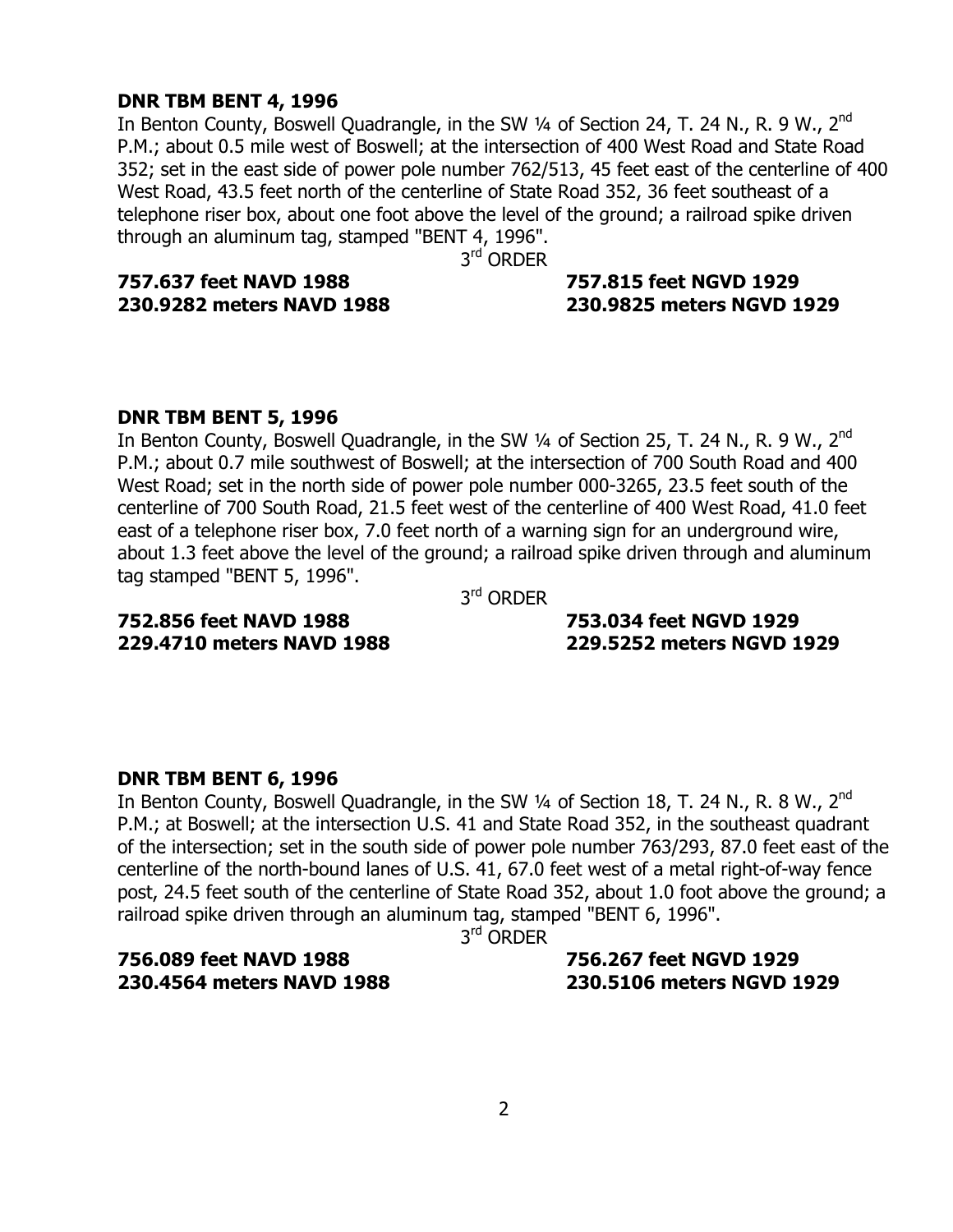#### **DNR TBM BENT 7, 1996**

In Benton County, Fowler Quadrangle, in the SW  $\frac{1}{4}$  of Section 17, T. 24 N., R. 8 W., 2<sup>nd</sup> P.M.; approximately 1.0 mile east of Boswell; at the intersection of State Road 352 and 200 West Road, in the southeast quarter of the intersection; set in power pole #755/867, 57.6 feet north of a mailbox post (#6010), 55.5 feet east of a telephone cable riser box, 31.0 feet east of centerline 200 West Road, 23.5 feet south of the centerline of State Road 352, 1.2 feet above the ground; a railroad spike driven through an aluminum tag, stamped "IDNR TBM BENT 7 1996".

3<sup>rd</sup> ORDER

**754.761 feet NAVD 1988 754.938 feet NGVD 1929** 

### **230.0516 meters NAVD 1988 230.1056 meters NGVD 1929**

#### **DNR TBM BENT 8, 1996**

In Benton County, Tab Quadrangle, in the SW  $\frac{1}{4}$  of Section 31, T.31 N., R. 9 W., 2<sup>nd</sup> P.M.; approximately 2.7 miles south of Boswell; at the intersection of 850 South Road and State Road 41; set in the north side of power pole #000/9370, 217.5 feet east of the centerline of the north bound lanes of State Road 41, 40.5 feet south of centerline of 850 South Road; 22.5 feet east of the fence end post, 1.0 foot above the ground; a railroad spike driven through an aluminum tag, stamped "Bent 8 1996".

3rd ORDER

### **766.572 feet NAVD 1988 766.749 feet NGVD 1929 233.6516 meters NAVD 1988 233.7056 meters NGVD 1929**

### **DNR TBM BENT 9, 1996**

In Benton County, Pine Village Quadrangle, in the SE  $\frac{1}{4}$  of Section 32, T.24 N., R. 8 W., 2<sup>nd</sup> P.M.; approximately 3.4 miles southeast of Boswell; at the 850 South Road and 125 West Road "T" road-intersection; set in the west side of guy pole #000/935, 64.0 feet northeast of a "STOP" sign post on 850 South Road, 19.5 feet east of centerline of 125 West Road, 19.0 feet north of the extended centerline of 850 South Road, 15.8 feet north of a corner fence post, 1.5 feet above the ground; a railroad spike driven through an aluminum tag, stamped "BENT 9 1996".

3rd ORDER

**760.772 feet NAVD 1988 760.950 feet NGVD 1929** 

**231.8838 meters NAVD 1988 231.9380 meters NGVD 1929**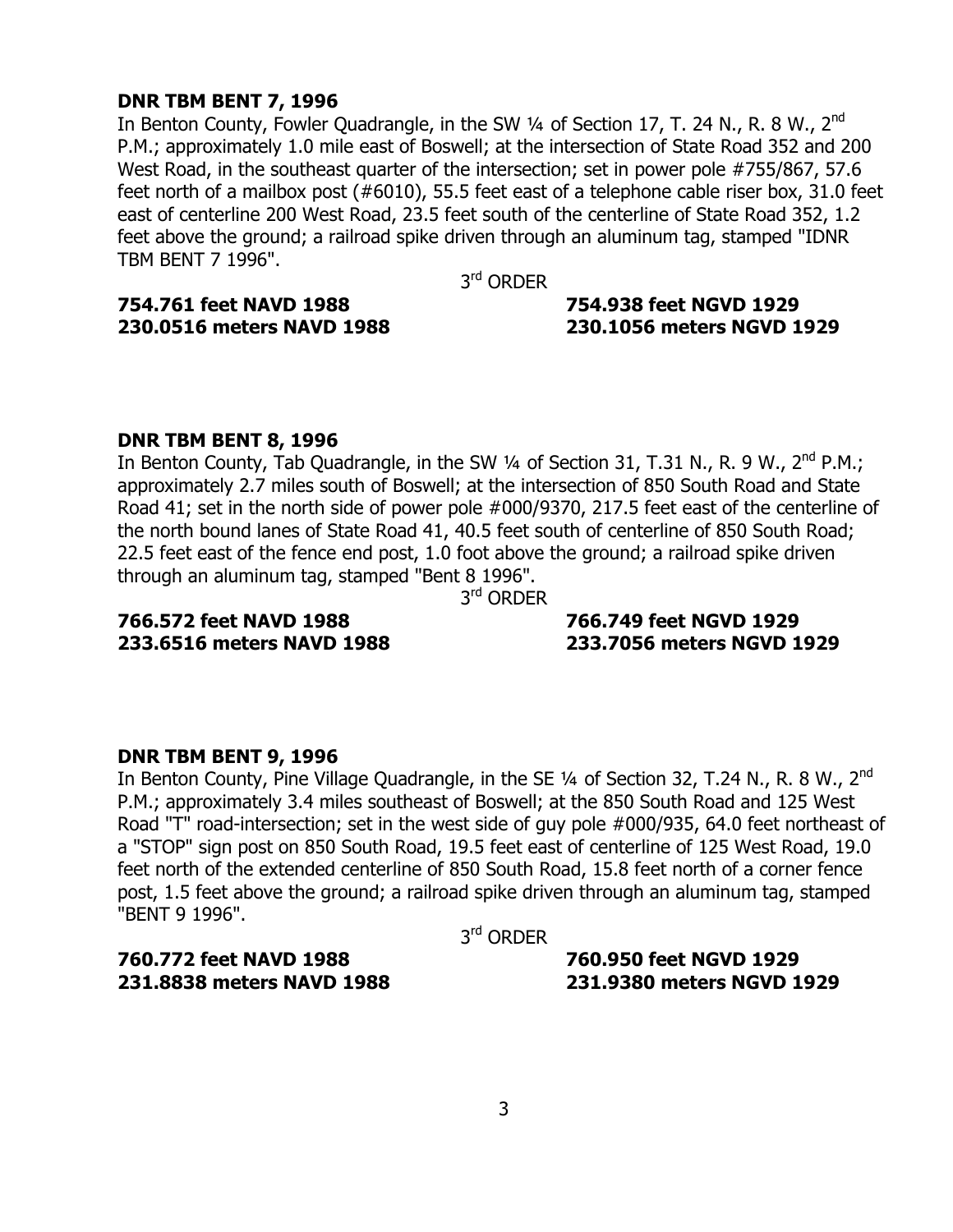#### **DNR TBM GILL 1, 1995**

In Benton County, Boswell Quadrangle, in the SW 1/4 of Section 13, T. 24 N., R. 9 W., 2<sup>nd</sup> P.M.; about 0.2 mile west of Boswell; at the State Road 352 bridge over Gillen Ditch; set in the south side of power pole #751/369, on the north side of State Road 352; 40.0 feet north of the centerline of State Road 352, 19.0 feet north of the most north sign post of a "NO PASSING ZONE" sign; 34.5 feet northeast of the center of the north culvert pipe for Gillen Ditch, 1.2 feet above the ground; a railroad spike driven through an aluminum tag, stamped "IDNR TBM GILL 1, 1995".

3<sup>rd</sup> ORDER

#### **750.841 feet NAVD 1988 751.018 feet NGVD 1929 228.8568 meters NAVD 1988 228.9107 meters NGVD 1929**

#### **DNR TBM GILL 2, 1995**

In Benton County, Boswell Quadrangle, in the NW  $\frac{1}{4}$  of Section 12, T. 24 N., R. 9 W., 2<sup>nd</sup> P.M.; about 1.75 miles north of Boswell; at the 400 South Road bridge over Gillen Ditch; set in the southeast corner of the concrete guardrail, 46.0 feet east of the centerline of 400 West Road, 15.5 feet south of centerline 400 South Road; 2.3 feet west of the east face of the concrete guardrail; 1.5 feet above the road, 0.4 foot north of south face of the concrete guardrail; a chiseled triangle.

3rd ORDER

#### **768.735 feet NAVD 1988 768.912 feet NGVD 1929 234.3109 meters NAVD 1988 234.3648 meters NGVD 1929**

#### **DNR TBM GOOSE 1, 1995**

In Benton County, Boswell Quadrangle, in the NE  $\frac{1}{4}$  of Section 25, T. 24 N., R. 9 W., 2<sup>nd</sup> P.M.; about 0.5 mile south of Boswell; at the 700 South Road bridge over Goose Creek; set in the southeast corner of the concrete guardrail, 11.5 feet south of the centerline of 700 South Road, 26.0 feet south of a "WEIGHT LIMIT 8 TON" sign post, 2.0 feet above the road, 1.0 foot west of the east face of the concrete guardrail, 0.5 foot north of the south face of the concrete guardrail; a chiseled triangle.

3rd ORDER

**745.638 feet NAVD 1988 745.816 feet NGVD 1929 227.2709 meters NAVD 1988 227.3252 meters NGVD 1929**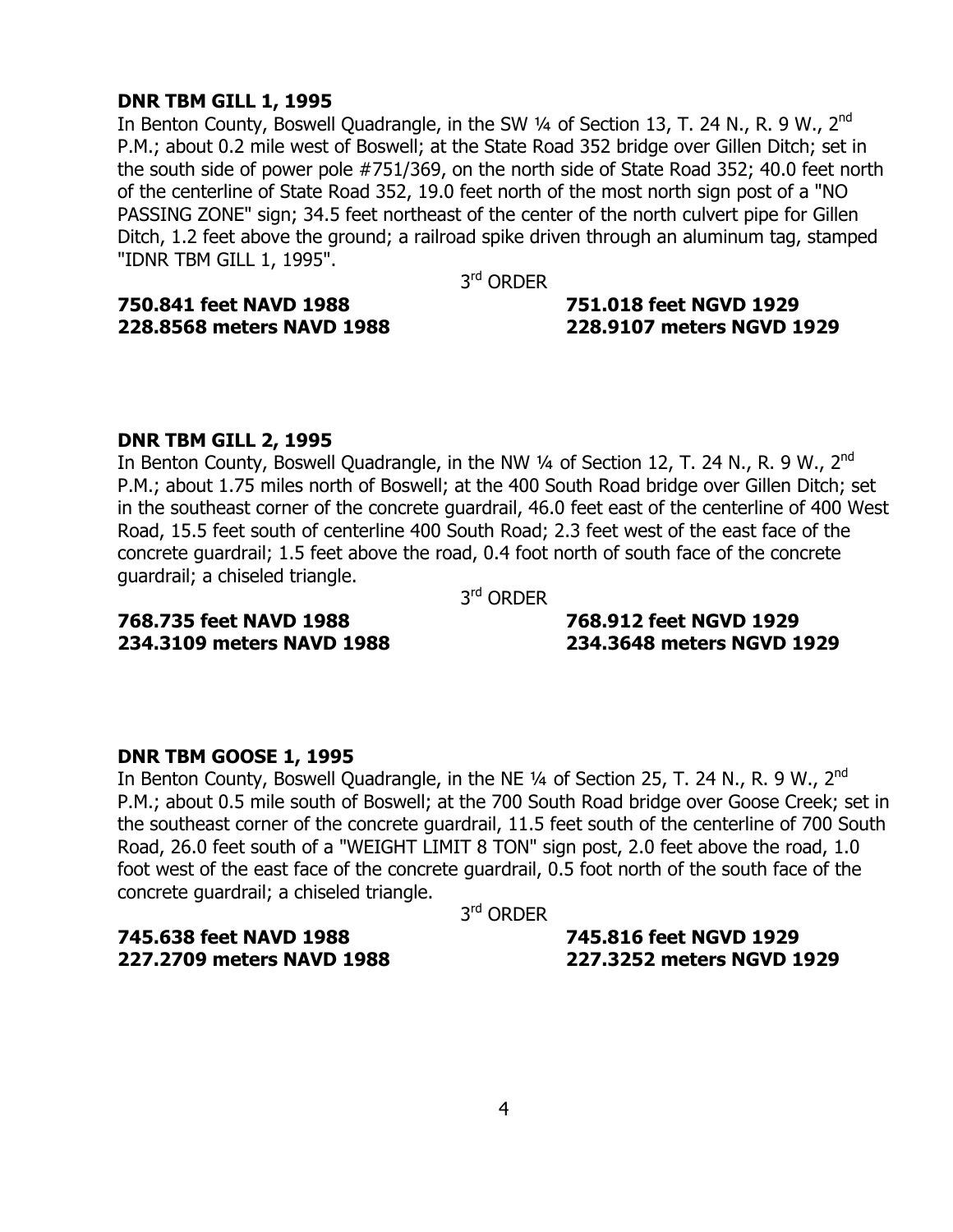#### **DNR TBM GOOSE 2, 1995**

In Benton County, Boswell Quadrangle, in the SW  $\frac{1}{4}$  of Section 19, T. 24 N., R. 8 W., 2<sup>nd</sup> P.M.; about 0.25 mile south of Boswell; at the old U.S. 41 bridge over Goose Creek; set in the southeast corner of the concrete wingwall, 38.0 feet northwest of a wood corner post, 22.5 feet east of the centerline of old U.S. 41, 2.3 feet northeast of a reflector post, 0.7 foot above the road, 0.5 foot south of the north face of the concrete wingwall; a chiseled triangle.

3<sup>rd</sup> ORDER

### **745.501 feet NAVD 1988 745.678 feet NGVD 1929**

### **227.2292 meters NAVD 1988 227.2831 meters NGVD 1929**

#### **DNR TBM GOOSE 3, 1995**

In Benton County, Fowler Quadrangle, in the SW 1/4 of Section 20, T.24 N., R.8 W., 2<sup>nd</sup> P.M.; about 1.2 miles southwest of Chase; at the 200 West Road bridge over Goose Creek, on east side of road; set in the west side of power pole #000-8231 on a fence line, 200 feet north of the centerline of Goose Creek, 21.0 feet north of a tree gate post, 14.5 feet east of the centerline of 200 West Road, 1.5 feet above the ground; a railroad spike driven through an aluminum tag, stamped "IDNR TBM GOOSE 3, 1995".

3<sup>rd</sup> ORDER

### **729.335 feet NAVD 1988 729.512 feet NGVD 1929**

### **222.3018 meters NAVD 1988 222.3557 meters NGVD 1929**

#### **DNR TBM GOOSE 4, 1995**

In Benton County, Tab Quadrangle, in the SE  $\frac{1}{4}$  of Section 26, T. 24 N., R. 9 W., 2<sup>nd</sup> P.M.; about 6.7 miles northeast of Tab; at the 400 West Road bridge over Goose Creek; set in the west side of power pole #000-1723, 95.0 feet south of the centerline of Goose Creek, 43.2 feet west of the southern wooden fence post of a field opening, 22.0 feet west of the centerline of 400 West Road, 1.5 feet above the ground; a railroad spike driven through an aluminum tag stamped "Goose 4 1995".

3<sup>rd</sup> ORDER

**749.590 feet NAVD 1988 749.767 feet NGVD 1929** 

**228.476 meters NAVD 1988 228.530 meters NGVD 1929**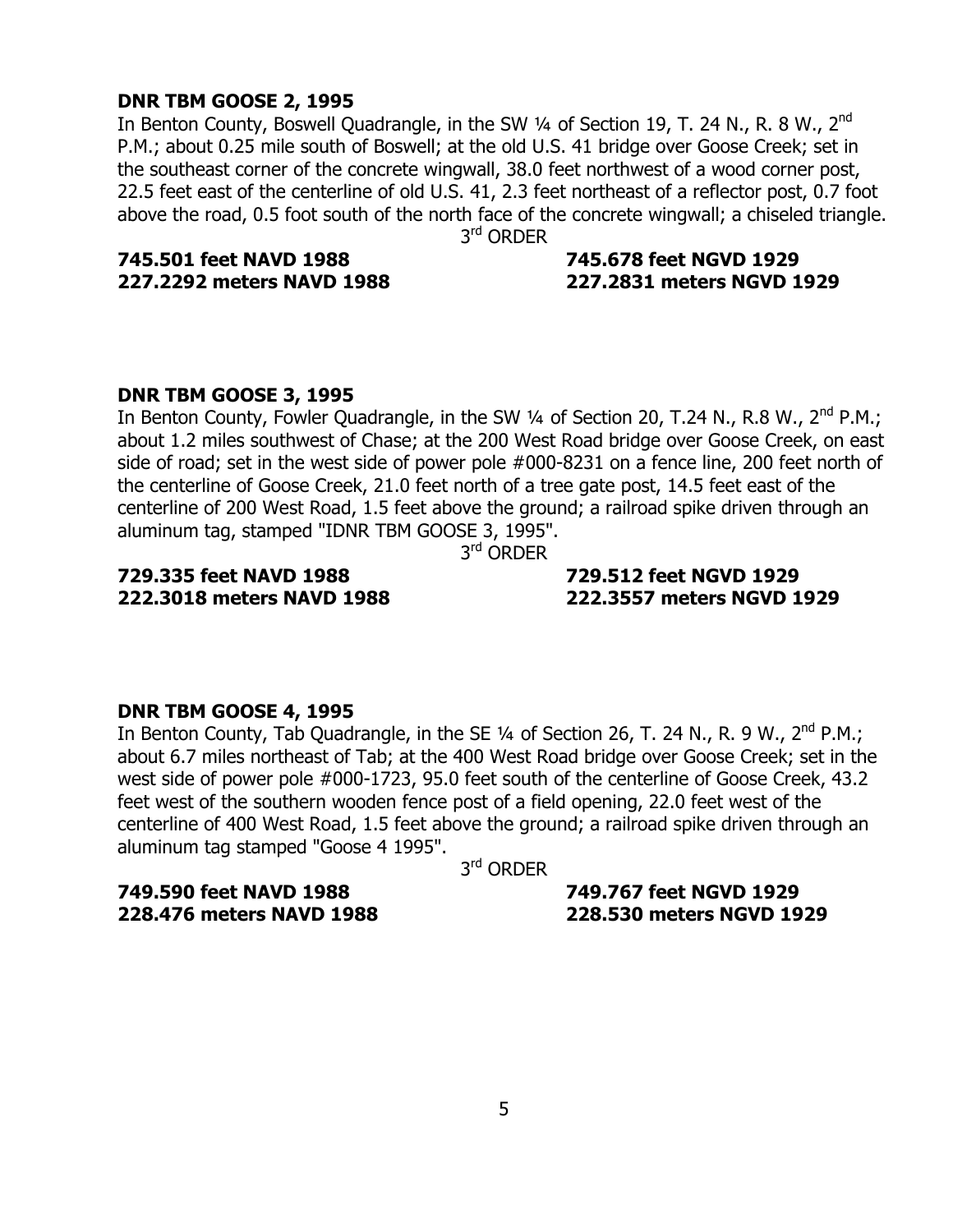#### **DNR TBM GOOSE 5, 1995**

In Benton County, Tab Quadrangle, in the NW  $\frac{1}{4}$  of Section 36, T. 24 N., R. 9 W., 2<sup>nd</sup> P.M.; about 6.6 miles northeast of Tab; at the 800 South Road bridge over Goose Creek; set in the southwest corner of the bridge, 13.4 feet northeast of a high water mark in power pole #000-1922, 12.0 feet south of the centerline of 800 South Road, 1.0 foot east of the west face, 0.44 foot north of the south face, 0.4 foot above the road; a chiseled triangle.

3<sup>rd</sup> ORDER

## **747.876 feet NAVD 1988 748.053 feet NGVD 1929**

### **227.9531 meters NAVD 1988 228.0070 meters NGVD 1929**

#### **DNR TBM GOOSE 6, 1995**

In Benton County, Boswell Quadrangle, in the SW 1/4 of Section 19, T. 24 N., R. 8 W., 2<sup>nd</sup> P.M.; about 0.2 mile southeast of Boswell; at the U.S. 41 bridge over Goose Creek, the bridge is at mile marker 193+50; set in the northeast corner of the concrete guard rail of the north bound lanes; 22.5 feet east of centerline of north bound U.S. 41, 2.8 feet south of the north end of the guard rail, 2.8 feet above the road, 0.4 foot east of the west face of the concrete guardrail, 0.35 foot west of the east face; a chiseled triangle.

3<sup>rd</sup> ORDER

### **748.064 feet NAVD 1988 748.241 feet NGVD 1929**

### **228.0104 meters NAVD 1988 228.0643 meters NGVD 1929**

#### **DNR BM BEN 1, 1996**

In Benton County, Fowler Quadrangle, in the SW  $\frac{1}{4}$  of Section 20, T. 24 N., R. 8 W., 2<sup>nd</sup> P.M.; about 1.0 mile southwest of Chase; 0.75 mile west along State Road 352 from the State Road 352 bridge over Mud Pine Creek to 200 West Road, thence south along 200 West Road 0.5 mile to its "T" road-intersection with 650 South Road; set in the top of a concrete post inside a 2-foot X 2-foot concrete pad, 66.6 feet east of southeast corner of white and green trailer, 28.4 feet south of a telephone riser box, 23.4 feet west of the centerline of 200 West Road, 5.3 feet south of the extended centerline of 650 South Road, 5.0 feet west of a witness post, 4.8 feet west of power pole #000-7167, level with the ground; a Department of Natural Resources brass control station tablet, stamped "BEN 1, 1996".

3<sup>rd</sup> ORDFR

### **746.362 feet NAVD 1988 746.539 feet NGVD 1929**

## **227.4916 meters NAVD 1988 227.5455 meters NGVD 1929**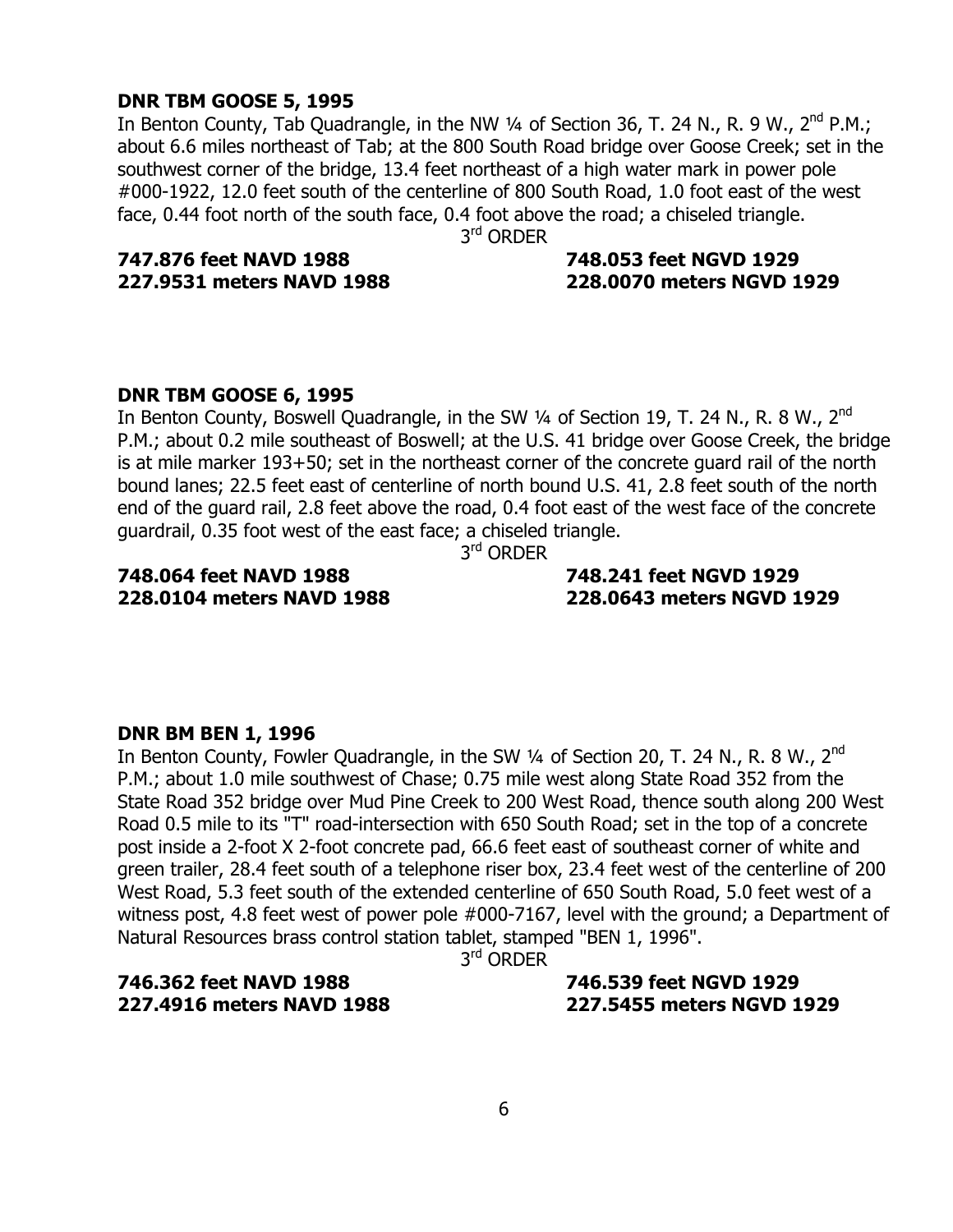#### **DNR BM BEN 2, 1996**

In Benton County, Pine Village Quadrangle, in the SE  $\frac{1}{4}$  of Section 30, T. 24 N., R. 8 W., 2<sup>nd</sup> P.M.; about 6.2 miles northeast of Pine Village; at the "T"-road intersection of 200 West Road and 750 South Road; set in the top of a concrete post inside a 2-foot X 2-foot concrete pad, 85.3 feet south of a telephone pedestal, 24.2 feet south of the centerline of 750 South Road, 11.0 feet west of the extended centerline of 200 West Road, 4.1 feet southwest of a witness post, level with the ground; a Department of Natural Resources control station tablet, stamped "BEN 2, 1996".

3<sup>rd</sup> ORDER

**740.966 feet NAVD 1988 741.143 feet NGVD 1929** 

### **225.8469 meters NAVD 1988 225.9008 meters NGVD 1929**

#### **INDOT BM BENT 0-9**

In Benton County, Boswell Quadrangle, in the SW 1/4 of Section 24, T. 24 N., R. 9 W., 2<sup>nd</sup> P.M.; about 0.25 mile south of Boswell; at the Old State Road 41 bridge over Goose Creek; set in top of the southwest wingwall of the bridge, 22.0 feet west of the centerline of Old State Road 41, 0.65 foot west of the concrete guardrail, 0.5 foot southeast of the northwest edge of the wingwall, 0.5 foot northwest of the southeast edge of the wingwall, 0.8 foot above the road; a State Highway Commission of Indiana benchmark tablet, stamped "BENT 0-9".

3<sup>rd</sup> ORDER

### **745.472 feet NAVD 1988 745.649 feet NGVD 1929**

**227.2203 meters NAVD 1988 227.2743 meters NGVD 1929** 

#### **USC&GS BM T 100, 1946**

In Benton County, Fowler Quadrangle, in the NE  $\frac{1}{4}$  of Section 21, T. 24 N., R. 8 W., 2<sup>nd</sup> P.M.; approximately 1.0 mile east of Chase; at the intersection of the Norfolk railroad and Meridian Road; set in the top of a concrete post, 45.0 feet south of the south rail of the Norfolk railroad, 30.0 feet west of the centerline of Meridian Road, 9.9 feet west of power pole #758/031, 2.5 feet north of a fence line, 0.4 foot above the ground; a U.S. Coast &Geodetic Survey benchmark tablet, stamped "T 100 1946".

3rd ORDER

**759.329 feet NAVD 1988 759.506 feet NGVD 1929** 

**231.444 meters NAVD 1988 231.498 meters NGVD 1929**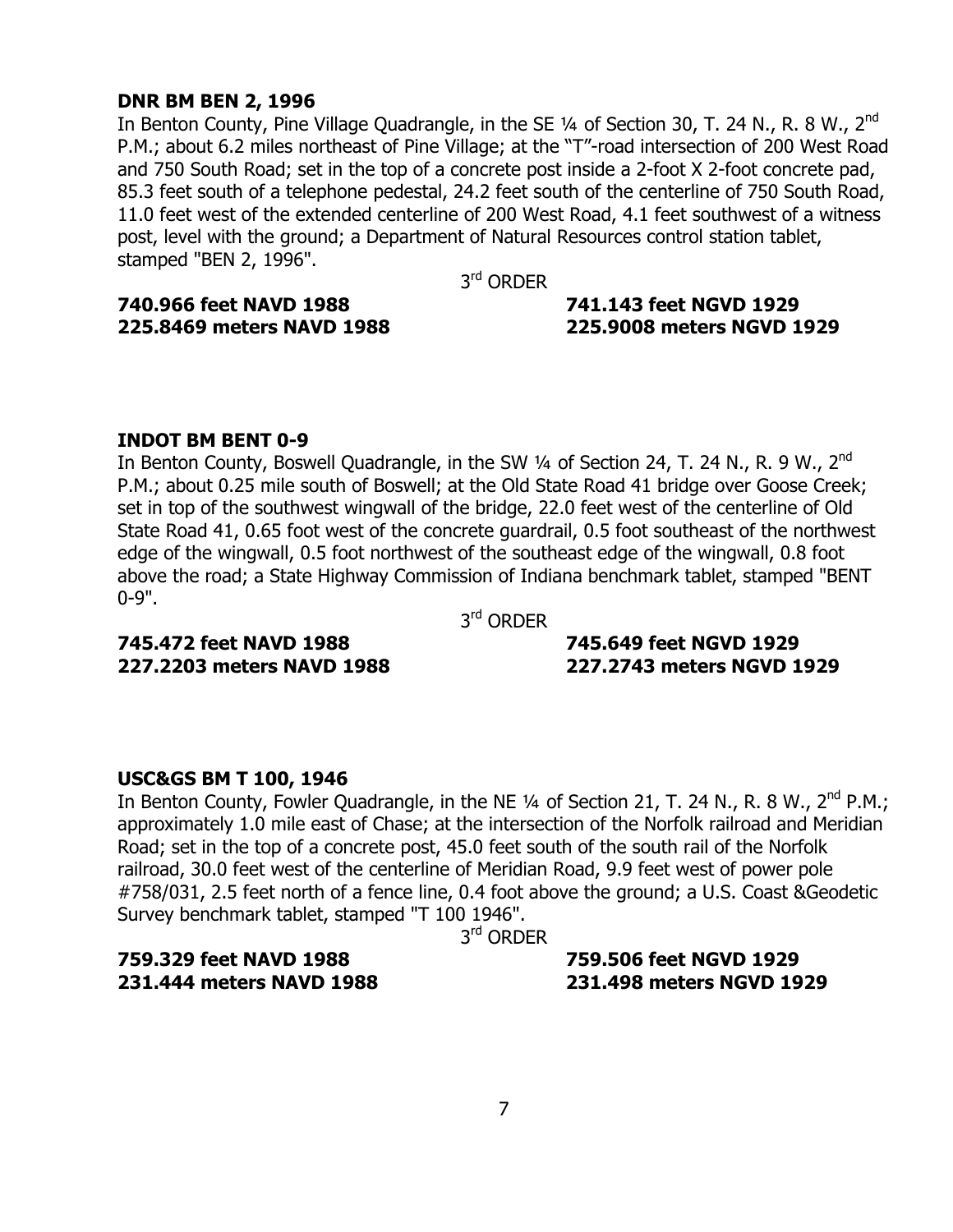#### **DNR TBM MUD 1, 1995**

In Benton County, Fowler Quadrangle in the SW 1/4 of Section 9, T.24 N., R. 8 W., 2<sup>nd</sup> P.M.; about 1.0 mile north of Chase; at the 500 South Road bridge over Mud Pine Creek; set in the northwest corner of the bridge, in the top of the concrete guardrail, 12.0 feet north of the centerline of 500 South Road; 7.4 feet east of a wooden fence post; 3.8 feet east of the west face of the guardrail, 2.4 feet above the road, 0.4 foot south of the north face of the guardrail; a chiseled triangle.

3<sup>rd</sup> ORDER

**740.772 feet NAVD 1988 740.949 feet NGVD 1929 225.7878 meters NAVD 1988 225.8417 meters NGVD 1929** 

#### **DNR TBM MUD 2 1995**

In Benton County, Fowler Quadrangle, in the SE 1/4 of Section 17, T. 24 N., R. 8 W., 2<sup>nd</sup> P.M., approximately 0.2 mile west of Chase; at the State Road 352 bridge over Mud Pine Creek; set in the base of the concrete guardrail, 14.5 feet north of the centerline of State Road 352; 8.5 feet west of a bridge sign post, 0.3 foot north of the south face of the guardrail; 1.0 foot above the road; a chiseled triangle.

3<sup>rd</sup> ORDER

### **736.959 feet NAVD 1988 737.136 feet NGVD 1929**

**224.6256 meters NAVD 1988 224.6795 meters NGVD 1929** 

#### **DNR TBM MUD 3, 1995**

In Benton County, Fowler Quadrangle, in the NE  $\frac{1}{4}$  of Section 20, T. 24 N., R. 8 W., 2<sup>nd</sup> P.M.; about 0.4 mile south of Chase; at the 100 West Road bridge over Mud Pine Creek; set in the northeast corner of the bridge, in the lower concrete guardrail; 232.0 feet north of the centerline of a gravel drive to the "John F. Carlson" residence, 11.5 feet east of the centerline of 100 West Road, 0.6 foot south of the north face of the guardrail, 0.5 foot west of east face of the guardrail, 0.5 foot above the road; a 0.2 inch in diameter iron rod filled with concrete.

3<sup>rd</sup> ORDER

**729.283 feet NAVD 1988 729.460 feet NGVD 1929** 

**222.2859 meters NAVD 1988 222.3399 meters NGVD 1929**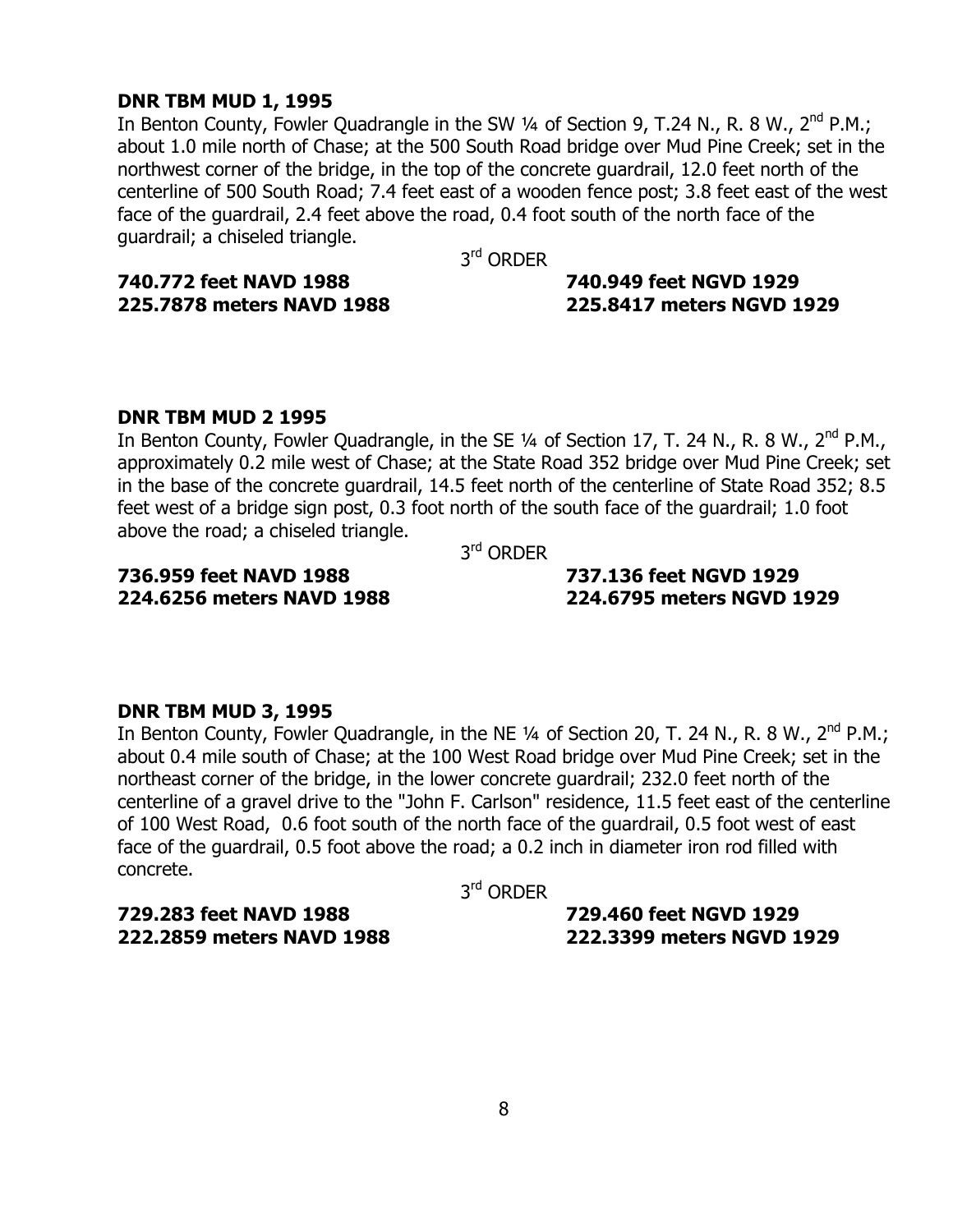#### **DNR TBM MUD 4, 1995**

In Benton County, Pine Village Quadrangle, in the NE  $\frac{1}{4}$  of Section 32. T. 24 N., R. 8 W., 2<sup>nd</sup> P.M.; approximately 4.0 miles northwest of Rainsville; at the 125 West Road bridge over Mud Pine Creek; set in the southeast concrete wingwall of the bridge, 43.0 feet northwest of the southeast most end of the guardrail of the bridge, 13.2 feet east of the centerline of 125 West Road; 2.1 feet south of the north face of the wingwall; 0.3 foot north of the south face of the wingwall, level with road; a chiseled triangle.

3<sup>rd</sup> ORDER

### **718.796 feet NAVD 1988 718.973 feet NGVD 1929**

### **219.0895 meters NAVD 1988 219.1434 meters NGVD 1929**

#### **DNR TBM MUD 5, 1995**

In Benton County, Pine Village Quadrangle, in the SE 1/4 of Section 31. T. 24 N., R. 8 W., 2<sup>nd</sup> P.M.; approximately 4.1 miles northwest of Rainsville; at the 850 South Road bridge over Mud Pine Creek; set in the northeast concrete wingwall of the bridge, 13.0 feet northeast of the centerline of 850 South Road, 11.5 feet northwest of a "WEIGHT LIMIT 13 TONS" sign post, 0.8 foot southeast of the northwest face of the wingwall, 0.7 foot northwest of the southeast face of the wingwall, 0.3 foot above the road; a chiseled triangle.

3<sup>rd</sup> ORDER

### **703.771 feet NAVD 1988 703.948 feet NGVD 1929**

**214.5098 meters NAVD 1988 214.5638 meters NGVD 1929** 

#### **USGS GAGING STATION RM 1**

In Benton County, Fowler Quadrangle, in the SW  $\frac{1}{4}$  of Section 16, T.2 4 N., R. 8 W., 2<sup>nd</sup> P.M.; approximately 0.3 miles north of Chase; at the 100 West Road bridge over Mud Pine Creek; set in the southeast corner of the bridge, in the bridge seat; 83.0 feet east of the southeast corner of the gaging station, 15.5 feet east of the centerline of 100 West Road, 1.4 feet below the level of the road, 0.95 foot west of the east face of the bridge seat, 0.6 foot south of the north face of the bridge seat; a U.S. Geological Survey Gaging Station tablet.

3<sup>rd</sup> ORDER

**734.233 feet NAVD 1988 734.410 feet NGVD 1929** 

### **223.7947 meters NAVD 1988 223.8486 meters NGVD 1929**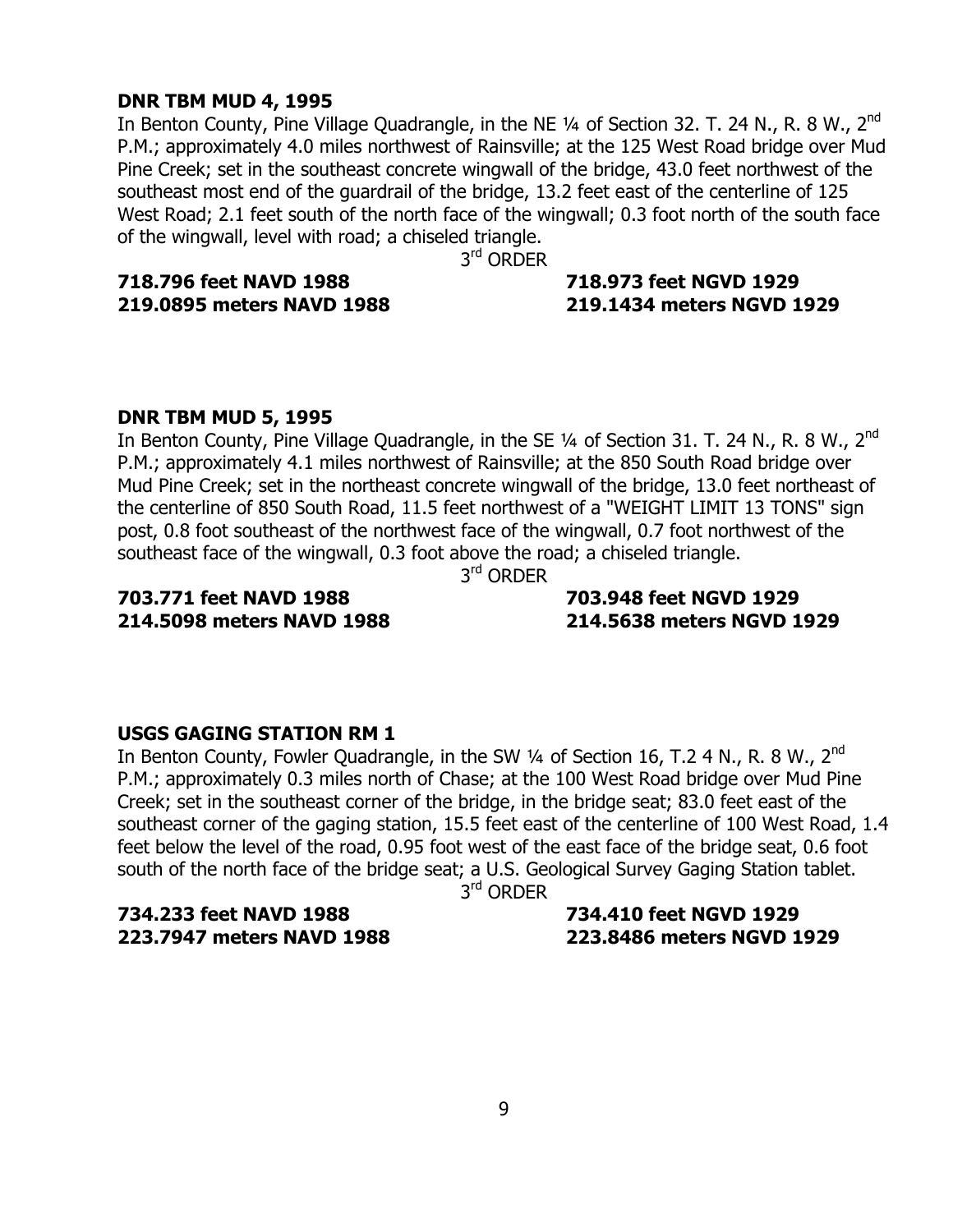#### **USGS GAGING STATION RM 2**

In Benton County, Fowler Quadrangle, in the SW  $\frac{1}{4}$  of Section 16, T. 24 N., R. 8 W., 2<sup>nd</sup> P.M.; approximately 0.3 miles north of Chase; at the 100 West Road bridge over Mud Pine Creek; set in the northeast wingwall of the bridge, 28.4 feet east of the northeast corner of the gaging station, 14.5 feet east of the centerline of 100 West Road, 5.8 feet south of a telephone pedestal, 2.9 feet west of the east face of the wingwall, 0.5 foot south of the north face of the wingwall, level with the road; a U.S. Geological Survey tablet.

3<sup>rd</sup> ORDER

**735.688 feet NAVD 1988 735.866 feet NGVD 1929** 

### **224.2382 meters NAVD 1988 224.2924 meters NGVD 1929**

### **DNR TBM OTT 5, 1995**

In Benton County, Otterbein Quad., in the NE  $\frac{1}{4}$  of Sec. 33, T. 24 N., R. 6 W., 2<sup>nd</sup> P. M.; at Otterbein; in the northeast 1/4 of the intersection of Main Street and Sixth Street; set in the east side of a power pole, 23 feet east of the centerline of Main Street, 25 feet north of the centerline of Sixth Street, 3.2 feet west of a street sign post, 7.0 feet northwest of a "STOP" sign post, about 1.2 feet above the ground; a railroad spike driven through an aluminum tag, stamped "OTT 5 1995".

2nd Order

#### **709.532 feet NGVD 1929 709.282 feet NAVD 1988**

#### **DNR TBM OTT 6, 1995**

In Benton County, Otterbein Quad., in the SW  $\frac{1}{4}$  of Section 28, T. 24 N., R. 6 W., 2<sup>nd</sup> P. M.; at Otterbein; in the northwest 1/4 of the intersection of Oxford Street and Meadows Street; set in the south side of power pole # 29-598, 20.5 feet west of the centerline of Meadows Street, 19.5 feet north of the centerline of Oxford Street, 11.8 feet south of a "STOP" sign post, 13 feet east of a fire hydrant, about 1.2 feet above the ground; a railroad spike driven through an aluminum tag, stamped "OTT  $6$  1995".

2<sup>nd</sup> Order

#### **706.508 feet NGVD 1929 706.259 feet NAVD 1988**